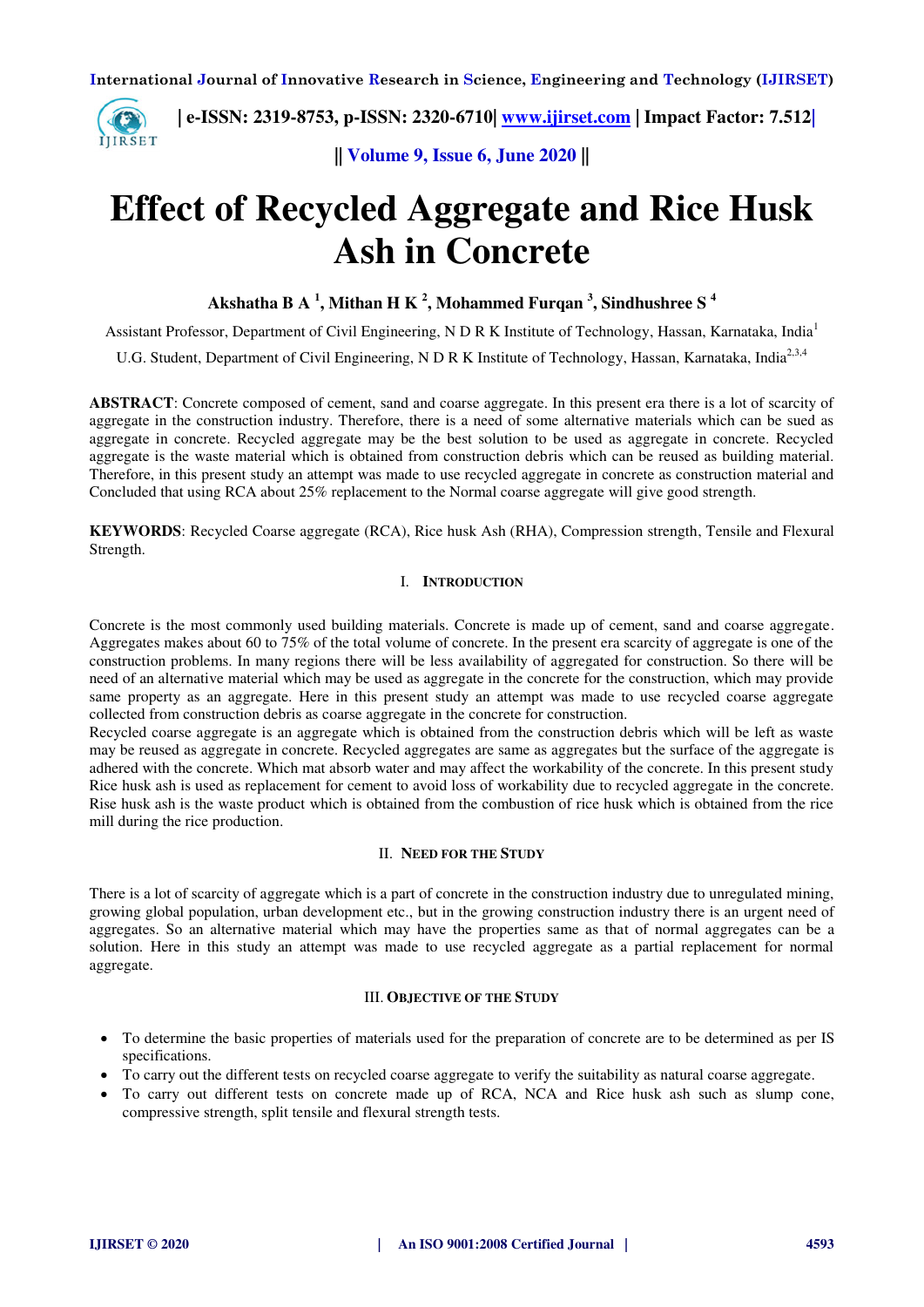

# **| e-ISSN: 2319-8753, p-ISSN: 2320-6710| [www.ijirset.com](http://www.ijirset.com/) | Impact Factor: 7.512| || Volume 9, Issue 6, June 2020 ||**

IV.**MATERIALS USED**

# **A. Cement**

OPC of 43 grades (ACC) collected from RMC Hassan is used in this study having specific gravity of about 3.15. The various properties of cement are tested and tabulated in Table 1.

| SL No.         | <b>Properties</b>              | <b>Result</b> | IS code         |               |
|----------------|--------------------------------|---------------|-----------------|---------------|
|                | Specific gravity               |               | 3.1             |               |
| $\overline{c}$ | Normal consistency             | 32%           |                 |               |
| 3              | Initial setting time of cement | 34            | $>30$ (minimum) |               |
|                | Final setting time of cement   |               | 300             | <600(maximum) |
|                | Fineness of cement $(\% )$     |               |                 | $10\%$        |
| 6              | Compressive strength $(N/mm2)$ | 7 Days        | 32.38           |               |
|                |                                | 14 Days       | 37.70           |               |
|                |                                | 28 Days       | 43.22           |               |

### Table 1: Properties of Cement

## **B. Rice Husk Ash**

The husk is generated in rice mill as a waste material of rice and these husks is used as a fuel in rice mill. During burning of husk a large amount of ash produces which is called as Rise Husk ash, which will give same property as cement. That can be used as a partial replacement for cement. Rice husk ash was collected from Hassan.



Fig 1: Production of Rice Husk Ash

## **C. M – Sand**

M sand is used as a partial replacement for the river sand formed by crushing the hard granite stones. Physical properties of M sand are specified in the Table 2. Graph 1 shows the gradation curve of the M sand.

| Sl. No. | Tests            | Value | <b>IS</b> code   |
|---------|------------------|-------|------------------|
|         | Specific gravity | 2.63  | IS 2386          |
|         | Water absorption | 2.8   | $part-111$ -1963 |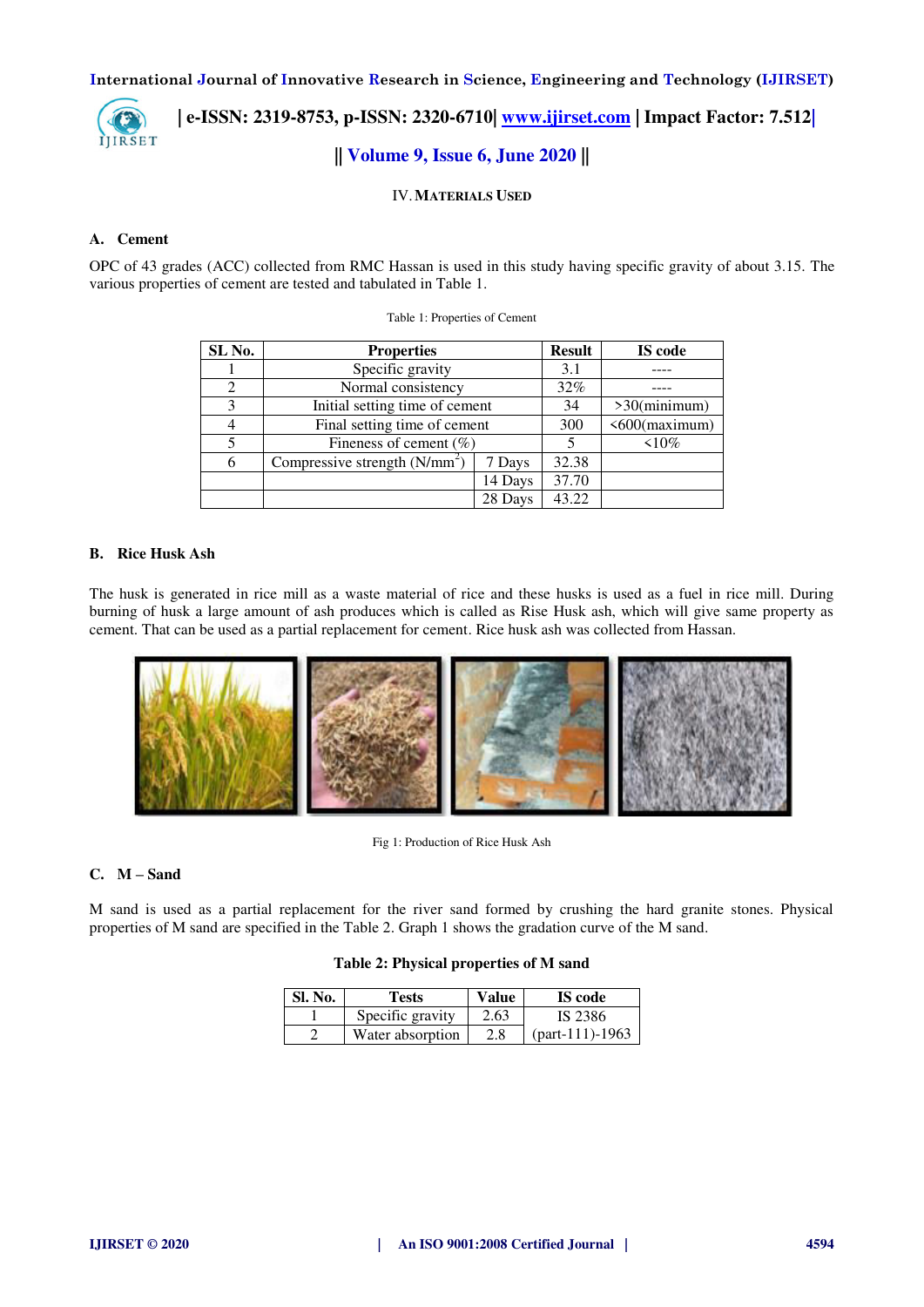

 **| e-ISSN: 2319-8753, p-ISSN: 2320-6710| [www.ijirset.com](http://www.ijirset.com/) | Impact Factor: 7.512|**

# **|| Volume 9, Issue 6, June 2020 ||**



Graph 1: Gradation curve of the M sand

## **D. Coarse Aggregate**

Natural aggregate of 20mm downsize aggregate is used which is collected from the quarry near Hassan. Characteristics of natural coarse aggregates is shown in Table 3. Graph 2 shows Gradation curve of the Natural Coarse Aggregate

|  | Table 3: Characteristics of Natural Coarse aggregates |  |  |  |
|--|-------------------------------------------------------|--|--|--|
|--|-------------------------------------------------------|--|--|--|

| Sl No | <b>Test</b>                 | <b>Result</b> | <b>IS Code</b>   |
|-------|-----------------------------|---------------|------------------|
|       | Specific gravity            | 2.6           | IS 2386          |
|       | Water absorption, %         | 0.8           | $part-III$ -1963 |
| 3     | Aggregate crushing value, % | 23.50         | IS 2386          |
|       | Aggregate impact value, %   | 30            | $part-IV$ -1963  |



Graph 2: Gradation curve of the Natural Coarse Aggregate

# **E. Recycled Coarse Aggregate**

Recycled Coarse aggregate of 20mm downsize aggregate is used as partial replacement for natural coarse aggregates which is collected from the quarry near Hassan. Characteristics of natural coarse aggregates is shown in Table 4. Graph 3 shows Gradation curve of the Natural Coarse Aggregate.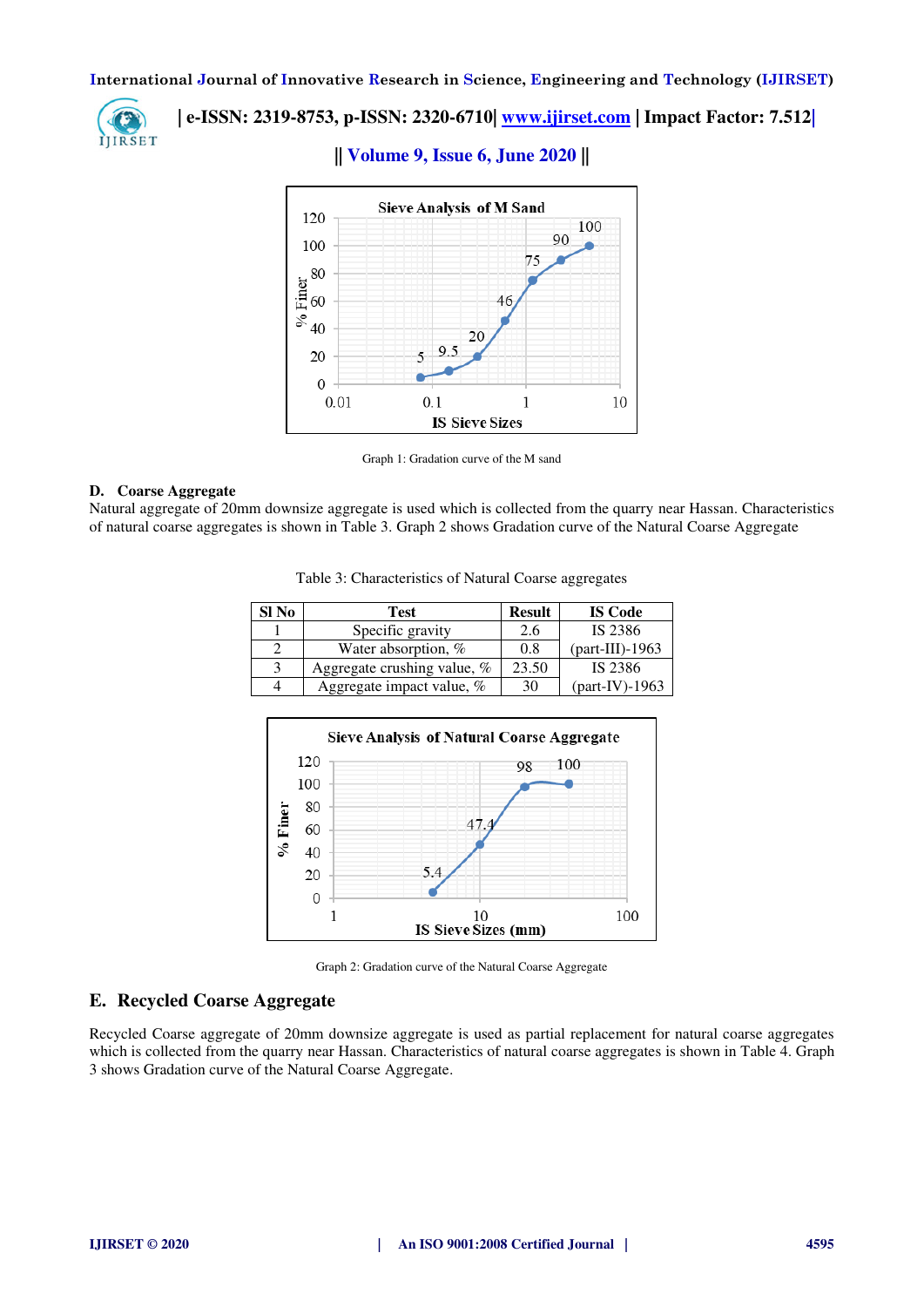

# **| e-ISSN: 2319-8753, p-ISSN: 2320-6710| [www.ijirset.com](http://www.ijirset.com/) | Impact Factor: 7.512|**

# **|| Volume 9, Issue 6, June 2020 ||**

| Sl No          | <b>Test</b>                        |                             | <b>Result</b> | <b>IS Code</b>   |  |
|----------------|------------------------------------|-----------------------------|---------------|------------------|--|
|                | Specific gravity                   |                             | 2.38          | IS 2386          |  |
| $\overline{2}$ | Water absorption, %                |                             | 2             | $part-III$ -1963 |  |
| 3              |                                    | Aggregate crushing value, % |               | IS 2386          |  |
| 4              |                                    | Aggregate impact value, %   | 32.5          | $part-IV$ -1963  |  |
| $9/6$ Finer    | 120<br>100<br>80<br>60<br>40<br>20 | 46.4<br>6.6                 | 96            | 100              |  |
|                |                                    | IS Sieve \$\$\\ves (mm)     |               | 100              |  |

Table 3: Characteristics of Recycled Coarse aggregates

Graph 3: Gradation curve of the Recycled Coarse Aggregate

# V. **METHODOLOGY**

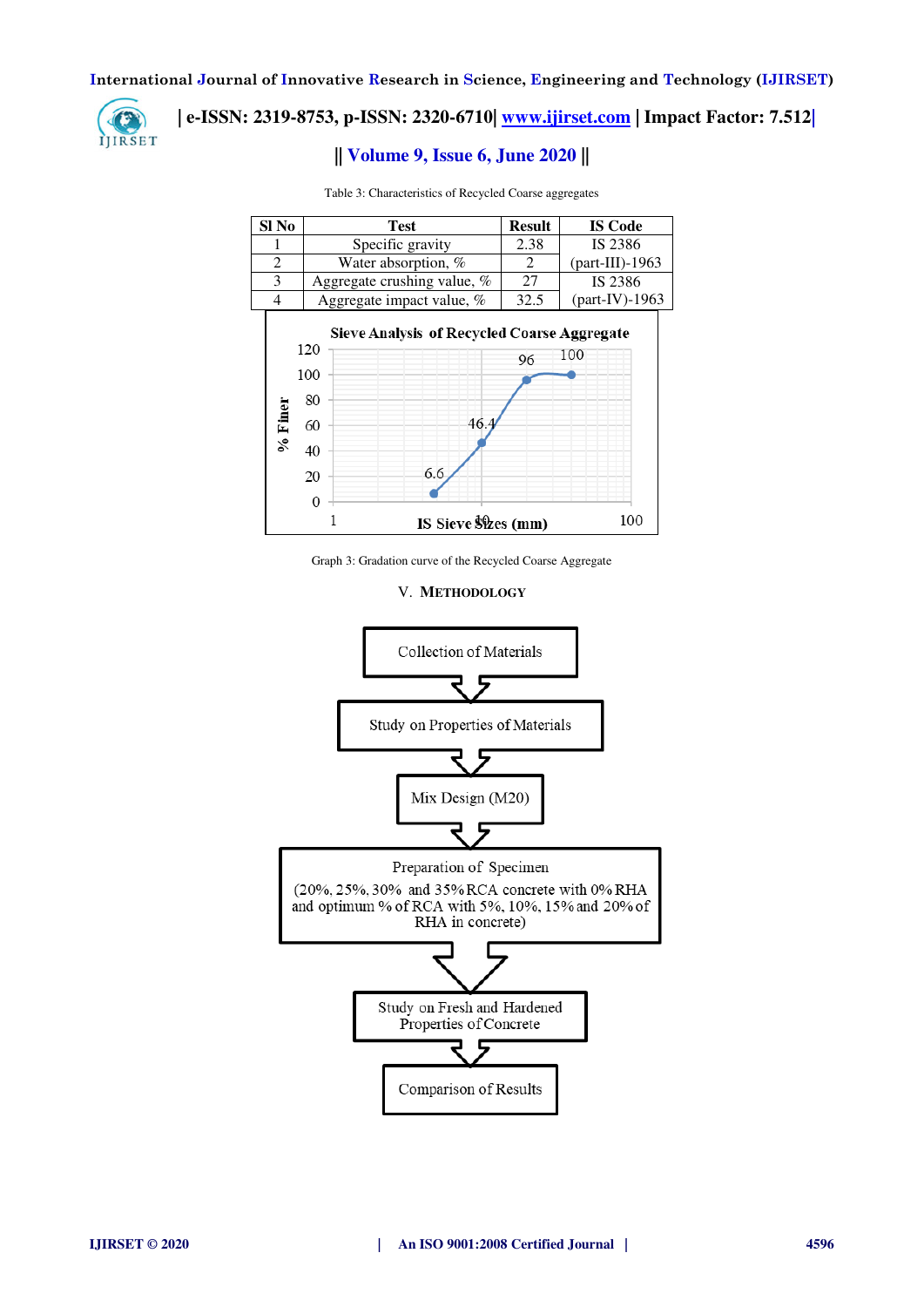**| e-ISSN: 2319-8753, p-ISSN: 2320-6710| [www.ijirset.com](http://www.ijirset.com/) | Impact Factor: 7.512| ITIRSET || Volume 9, Issue 6, June 2020 ||** 

VI.**RESULTS AND DISCUSSIONS**

## **A. Slump Test**

Water absorption capacity of RCA is more so the workability is less. To increase the workability of the RCA concrete RHA is used. Result of slump test shows that there is a variation in the workability with and without RHA.



Fig 2: Variation in Workability using RCA & RHA

If only RCA replaced with NCA in concrete, then workability goes on decreases with the increase in RCA in concrete. if RHA is added to the same concrete with increase in RCA and RHA content workability goes on increases. Fig 2 shows variation in slump values by using RCA & RHA.

# **B. Compression Strength Test**

Compression strength of the concrete is the resistance towards the load. Compression strength test was carried out for M20 concrete by using RCA and RHA and the results were noted. Fig 3 shows variation in compressive strength of the concrete using RCA and RHA.



Fig 3: Variation in Compressive Strength using RCA & RHA

There is a decrease in the compression strength on replacing 20% of RCA with NCA but compression strength increases with increasing replacement of 25% of RCA with NCA. If about 10% of RHA is replaced with cement and 25% of RCA is replaced with NCA, Compression strength goes on increases but not more than Conventional concrete. As here using M20 concrete minimum strength as per IS codal provision is 20N/mm<sup>2</sup> but here in this present study replacement of RCA about 20%, 25%, 30% and 35% and also replacement of RHA about 5%, 10%, 15% and 20% will provide no much effect on flexural strength but the design strength as per IS codal provision was achieved.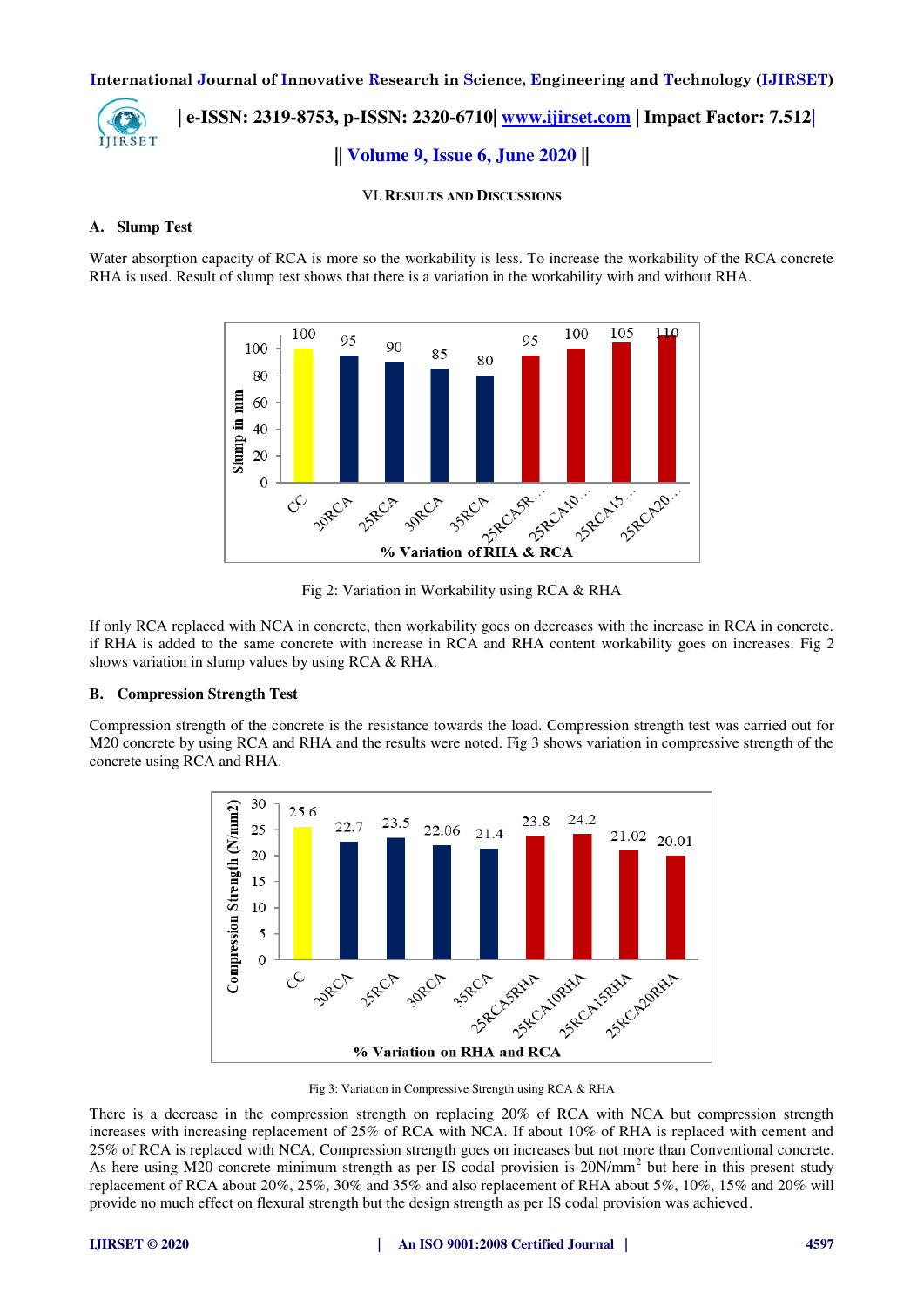

 **| e-ISSN: 2319-8753, p-ISSN: 2320-6710| [www.ijirset.com](http://www.ijirset.com/) | Impact Factor: 7.512| || Volume 9, Issue 6, June 2020 ||** 

# **C. Slit Tensile Strength Test**

Split Tensile test was carried out for M20 concrete by using RCA and RHA and the results were noted. Fig 4 shows variation in Split Tensile strength of the concrete using RCA and RHA.



There is a decrease in the Split Tensile strength on replacing 20% of RCA with NCA but compression strength increases with increasing replacement of 25% of RCA with NCA. If about 10% of RHA is replaced with cement and 25% of RCA is replaced with NCA, Split Tensile strength goes on increases but not more than Conventional concrete. Here in this present study replacement of RCA about 20%, 25%, 30% and 35% and also replacement of RHA about 5%, 10%, 15% and 20% will provide no much effect on Tensile strength but the design strength as per IS codal provision was achieved.

# **D. Flexural Strength Test**

Flexural Strength test was carried out for M20 concrete by using RCA and RHA and the results were noted. Fig 5 shows variation in Flexural Strength of the concrete using RCA and RHA.



There is a decrease in the Flexural Strength on replacing 20% of RCA with NCA but Flexural Strength increases with increasing replacement of 25% of RCA with NCA. If about 10% of RHA is replaced with cement and 25% of RCA is replaced with NCA, Flexural Strength goes on increases but not more than Conventional concrete. Here in this present study replacement of RCA about 20%, 25%, 30% and 35% and also replacement of RHA about 5%, 10%, 15% and 20% will provide no much effect on flexural strength but the design strength as per IS codal provision was achieved.